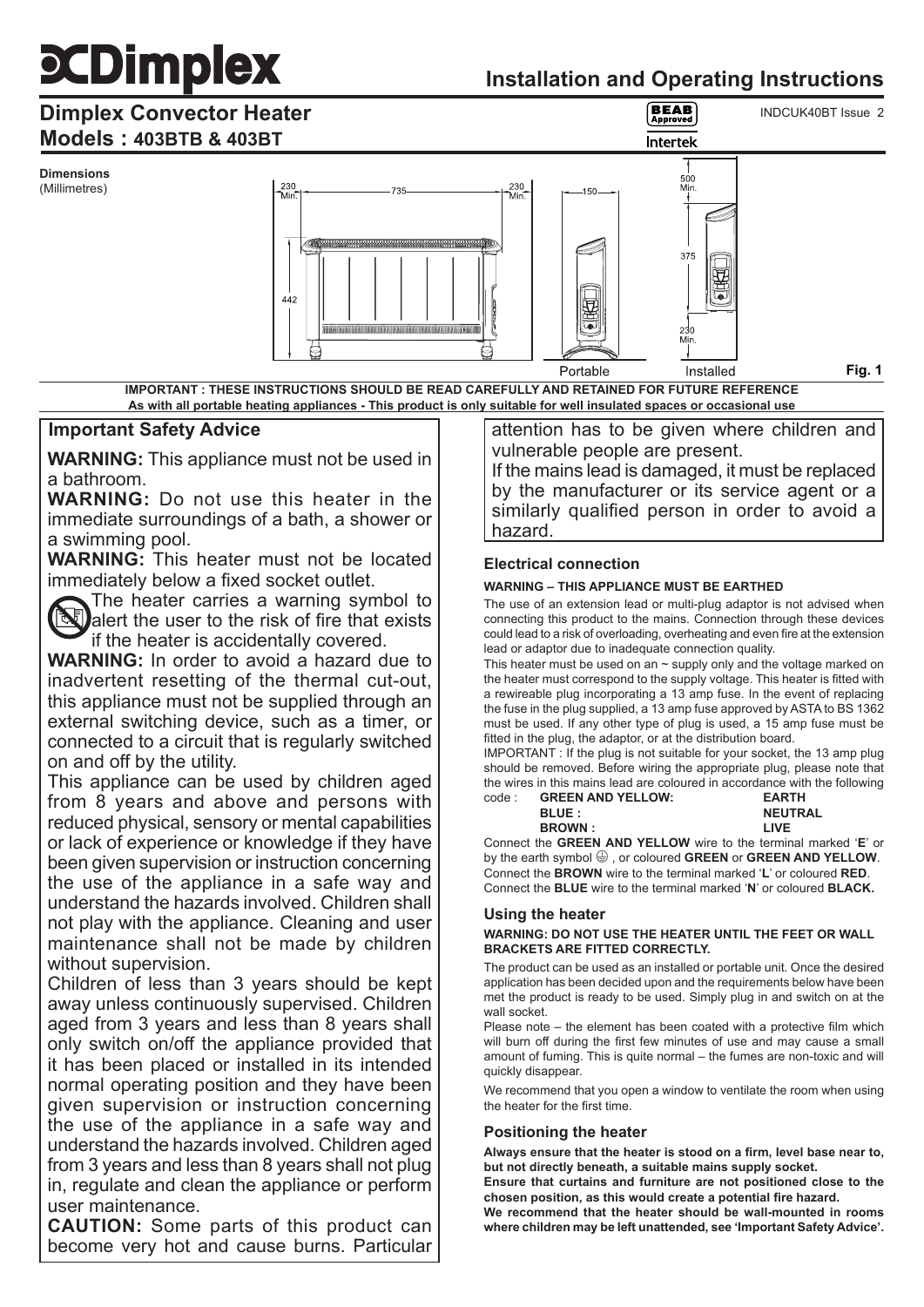#### **Portable use**

#### **WARNING: THE HEATER SHOULD NEVER BE USED AS A PORTABLE APPLIANCE WITHOUT THE FEET SECURELY FITTED.**

Lay the heater on its back and remove the wall mounting brackets - see **Wall mounting**. Locate and remove the foot fixing screw - see **Fig. 2(a)**. Clip the foot in place and secure using the foot fixing screw.

NOTE – The wall mounting brackets must be removed before the foot can be fitted.



#### **Wall Mounting (Installed)**

Three identical wall mounting brackets are secured to the base of the heater with a fixing screw. To wall mount appliance, first remove the brackets as follows, lay the heater on its back and follow the sequence shown - see **Fig. 3**. Identify and remove the fixing screw securing the brackets located beside mains cable as shown in (a), pull out brackets and rotate them to disengage them from the slot and withdraw the brackets from the slot (b).



**Fig. 3**

**Fig. 2**

Select a suitable position, near to a mains power socket whilst ensuring the minimum mounting clearances are maintained - see **Fig. 1**. Fix the two top retaining brackets to the wall, using suitable fixings – see **Fig. 4**.



Locate the heater on the top brackets and allow it to hang in place. Fit the bottom bracket into the slot in the heater and then fix it to the wall. Test that the heater is now securely fixed to the wall.

**Controls** 



**NOTE: When using the appliance or setting appliance controls always ensure that the heater is stood on a firm level base. Do not tilt the appliance at any time.**

#### **Operational modes**

The electronic control has four control modes: **AUTO**, **MANUAL**, **BOOST** and **STANDBY** mode.



In both **MANUAL** and **AUTO** mode there are three heat settings options:

**'Intelligent' Eco Mode** - This is the initial default setting, the convector will automatically start up in this setting once power is applied. The convector will automatically regulate the room temperature accordingly. In this mode the convector operates at full power, however the output of the convector is automatically reduced and regulated as the room temperature approaches the desired level. This mode optimises energy use by calculating the most efficient and effective way to achieve the desired temperature setting. The desired room temperature can be adjusted at any time during operation by pressing the appropriate key.

**Low Heat** - In this option, the appliance will operate at a low heat setting, the appliance will automatically cycle at this setting to maintain the room temperature setting.

**High Heat** - In this option, the appliance will operate at a high heat setting the appliance will automatically cycle at this setting to maintain the room temperature setting.



**Fig. 7**

Press the Mode key, ' $\mathsf{w}'$ ', to toggle through the modes and the **ENTER** key to confirm the mode selection. Note: when selecting the mode if the **ENTER** key is not pressed, after 5 seconds the heater will activate the mode shown on the LCD display.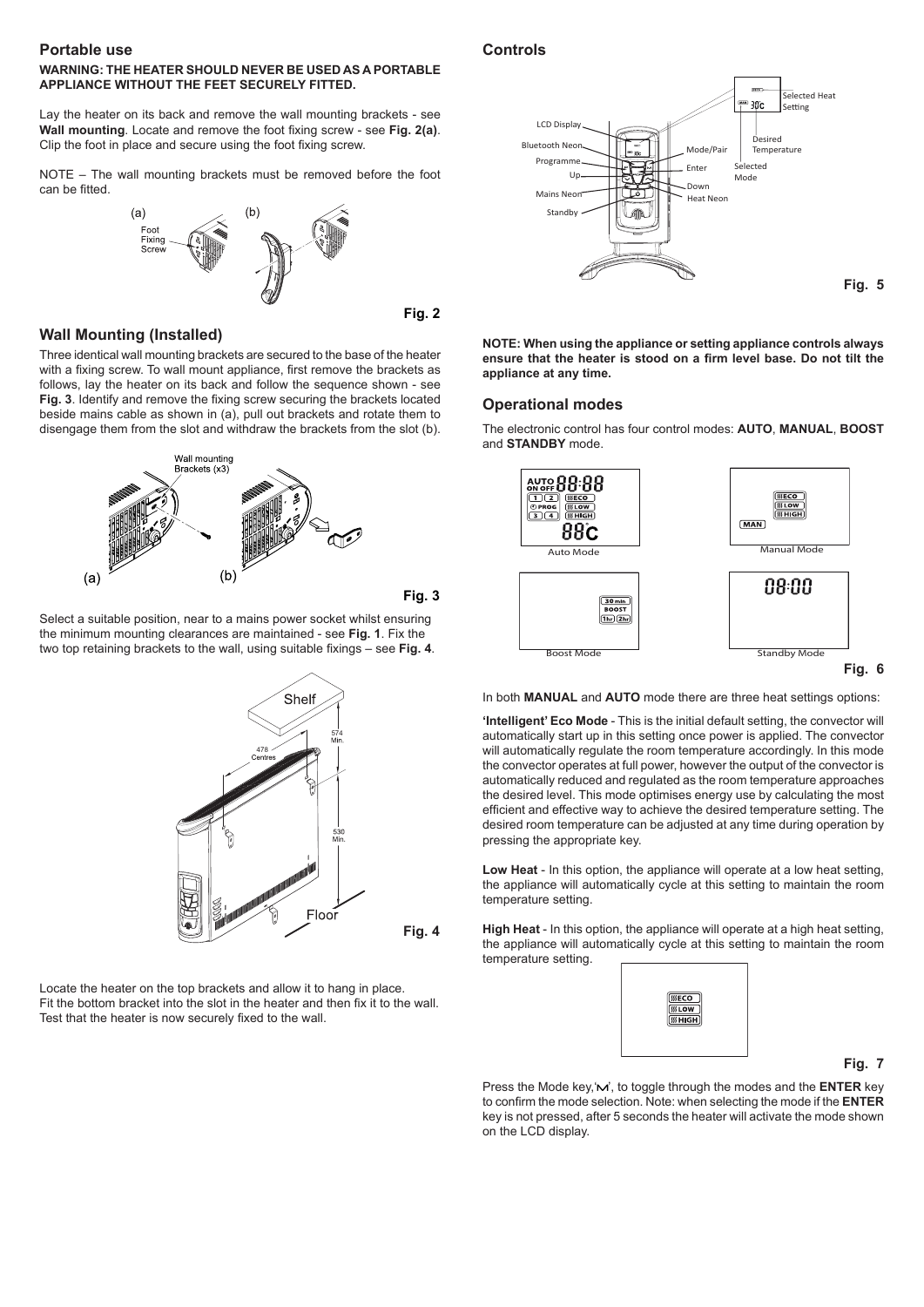#### **Initial Operation**

When the heater is initially connected to the mains the heater will power up in **MANUAL** mode with a set temperature of 30˚C. The **Mains** and **Heat** indication neon will be lit and the LCD display will be as per **Fig.8**. For subsequent operations the unit will power up in its previous state, i.e. if it was in the boost mode when the unit was plugged out when power is reinstated it will resume in boost mode.



**Fig. 8**

#### **Setting the Time**

To set the time press and hold 'P' for two seconds, the time digits will begin flashing (Fig. 9). Press the ' $\sim$ ' or ' $\vee$ ' buttons to set the time and press **ENTER** to confirm. The heater will revert to the previous operational mode.



#### **Standby Mode**

With the heater **ON**, if the **c**<sup>1</sup>) button is pressed, the heater will go into standby mode; the heater switches off, the LCD will display the current set time, only the mains neon remains illuminated. On pressing the  $\bigcup$  button again the heater will come on in Manual mode and with a set point setting of 25 ˚C.

#### **Manual Operation**

Repeatedly press the ' $M$ ' button until the manual mode is visible on the LCD and confirm the mode selection by pressing **ENTER**. Use the arrow keys to select the desired heat setting (see **Operational modes** for heat setting details) and confirm the selection by pressing the **ENTER** key. The desired temperature can be adjusted at any point during the Manual mode operation, see **Setting the Desired temperature.** 

#### **Auto mode Operation**

Repeatedly press the 'M' button until the Auto mode is visible on the LCD (see **Fig.10**) and confirm the mode selection by pressing **ENTER**. The heater will operate as per the pre-programmed time and temperature profile (see - Setting the Timer Profile). Note: if no timer profile has been set it will not be possible to select 'Auto' mode, it is necessary to set up a time program before Auto mode can be selected.

During Auto mode operation the LCD display will show the current heat status, the active programme segment, the time for the next status change, the heat setting and the set temperature, see **Fig.11** for details.



#### **Boost mode Operation**

Repeatedly press the ' $\mathsf{w}'$  button until the Boost mode is visible on the LCD (see **Fig.12**) and confirm the mode selection by pressing **ENTER**. Once the boost mode is activated it will be necessary select the boost period, there are three periods available to choose from, 30 minutes, 1 hour and 2 hours. Use the arrow keys to select the desired boost period and confirm the selection using the **ENTER** key. The default heat setting is ECO mode and the set temperature is 25˚C. The set temperature can be adjusted if desired, see **Setting the Desired temperature**. When the boost mode is active the LCD display will show the boost mode, timer period selected and the desired set temperature. The time display will toggle between the current time and time remaining for the selected boost period.



**Fig. 12**

#### **Frost protection mode**

The appliance has a frost protection mode. This setting is useful in areas such as garages to assist in the prevention of frost damage. In Manual mode, if the thermostat is set to its minimum setting '5°C', the heater will cycle ON and OFF to maintain a temperature of approximately 5°C and help protect against frosty conditions. The frost protection symbol  $\mathcal$  will be displayed on the LCD display when frost protection mode is activated.

#### **Indicator Neons**

**Mains On Neon:** The mains neon, (see **Fig. 5**), remains illuminated when the power is supplied to the product. Note: This does not indicate whether the heating elements are on.

**Heat Neon:** Heat neon remains on when the heating element is active. Once the desired temperature is reached and the element turns off, the heat neon will indicate this by remaining off.

**Bluetooth Neon:** The Bluetooth neon will remain illuminated while successfully paired to another device.

#### **Setting the Desired Temperature**

The desired temperature can be set using the ' $\sim$ ' or ' $\vee$ ' keys. The temperature can be set from 5˚C to 30˚C and this will be shown on the display. When the temperature is reached the heater will automatically switch OFF. If the ambient temperature drops the heater will come on again automatically.

#### **Setting the Timer Programmes**

There are four program segments available, **P1**, **P2**, **P3** and **P4**. For each segment it is possible to set a desired 'On' time, 'Off' time, Heat mode and set temperature. It is not necessary to set all four segments if not required. The default setting is for all segments to be Off. To turn off a preprogrammed segment it is necessary to set both the 'On' time and the 'Off' time to 00:00. In order to set up a time/temperature profile the following steps must be completed:

1. To activate the programming screen press the  $\overline{P}$  key. The program settings screen for **P1** will be displayed and the time will be flashing. This flashing time is the 'On' time for **P1** and can be adjusted using arrow keys. Once the desired 'On' time has been set press the **ENTER** key to confirm the time.

2. Select a heat setting using the arrow keys and confirm the selection using the **ENTER** key.

3. Set the desired temperature using the arrow keys and confirm the setting using the **ENTER** key.

4. The 'Off' time must then be set by using the arrow keys, it is necessary to then press the **ENTER** key to confirm the 'Off' time setting.

5. The setup screen will then revert to the **P1** 'On' time set up screen, at this point it is possible move to the  $P2$  segment by pressing the ' $P$ ' key.

6. If required **P2**, **P3** and **P4** segment can be set up using steps 1-4 above.

7. If it is not required to set up **P2**, **P3** and **P4** segment at this stage, continue to press the 'P' key until the heater reverts to the previous operational mode. Alternatively if no keys are pressed the programming mode will time out and revert to the previous operational mode.